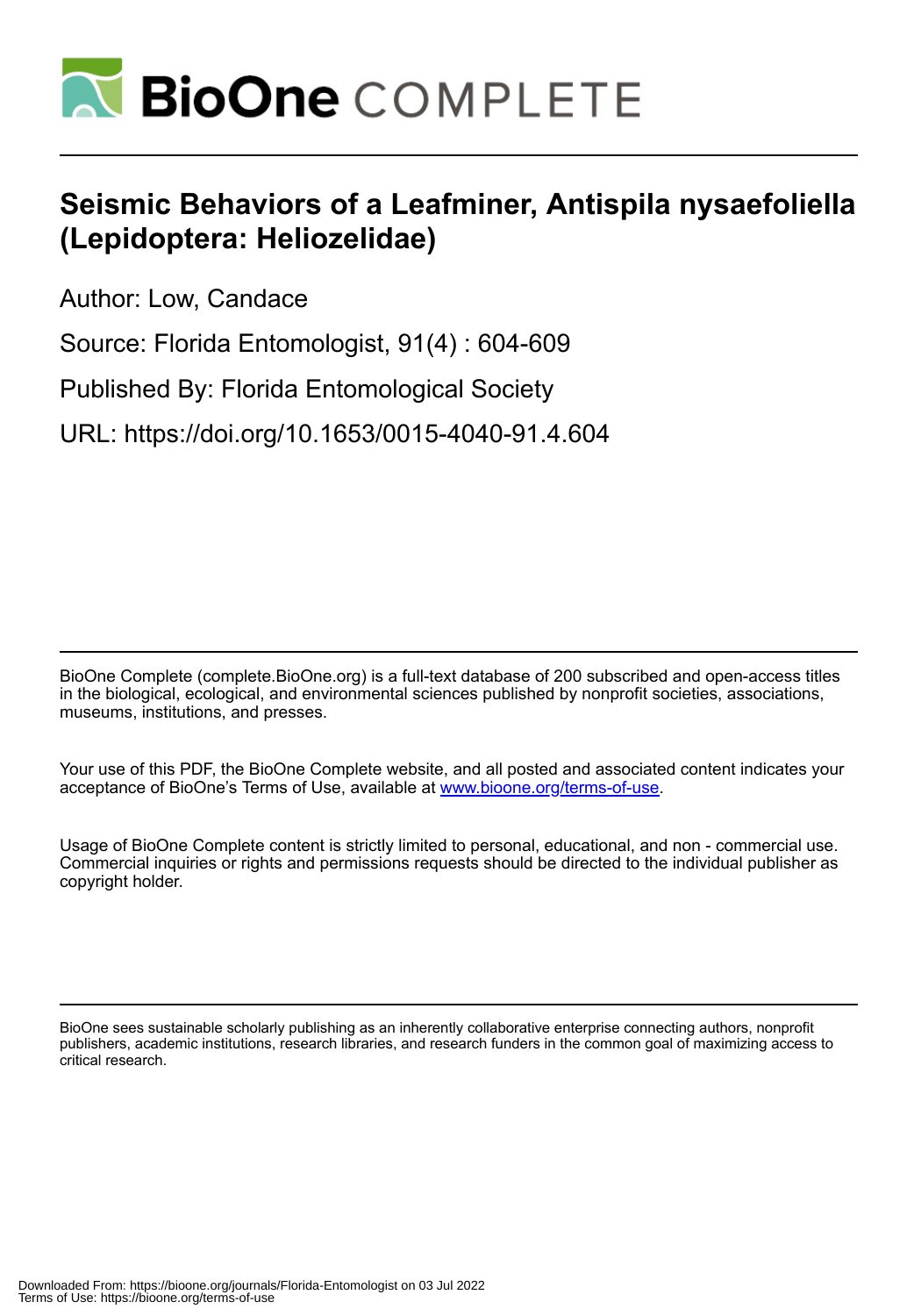# SEISMIC BEHAVIORS OF A LEAFMINER, *ANTISPILA NYSAEFOLIELLA* (LEPIDOPTERA: HELIOZELIDAE)

## CANDACE LOW Department of Ecology, Evolution, and Marine Biology, University of California, Santa Barbara, California 93106 USA E-mail: c\_low@lifesci.ucsb.edu

### **ABSTRACT**

This paper presents the first descriptions of 2 distinct behaviors of the Tupelo leafminer, *Antispila nysaefoliella* Clemens (Lepidoptera: Heliozelidae). Through the use of specialized morphological structures, the leafminers use these behaviors to generate substrateborne vibrations that can be emitted as audible sounds to humans. Scanning electron micrographs of these structures are presented. In 1 behavior, the larvae "tick" their abdomens back and forth rhythmically; and in the other, they "rattle" their abdomens in short rapid pulses. These are named for the sounds produced. Previous studies have shown that parasitoids emit substrate vibrations while walking and probing during their search for hosts from the leaf surface. The experimental results show that the larvae of *A. nysaefoliella* are sensitive to vibrational stimuli in general by "wriggling to all frequencies", but "ticked" only to some frequencies which are characteristic of parasitoid probing behavior, and "rattled" rarely.

Supplementary material (videos) online at http://www.fcla.edu/FlaEnt/fe914.htm

Key Words: anti-parasitoid, defense, host-parasitoid, plant-insect, signals, sound playback, vibrations

#### RESUMEN

Se describen dos comportamientos distintos observados en *Antispila nysaefoliella* Clemens (Lepidoptera: Heliozelidae), insecto minador de hoja especializado en arboles de goma negra *Nyssa sylvatica* Marsh (Cornaceae). Ambos comportamientos son realizados utilizando estructuras morfológicas especializadas que generan vibraciones en la superficie de las hojas. En el primer tipo de vibración, las larvas del tupelo utilizan movimientos "pendulares" de sus abdómenes hacia atrás y adelante de forma rítmica. En la segunda vibración, los movimientos son producidos por una serie rápida de sonidos ruidosos cortos originados en el abdomen, los que son denominados movimientos de "cascabeleo". Se presentan microfotografías obtenidas por escaneo de electrones de las estructuras especializadas involucradas en la creación de vibraciones. Los resultados demostraron que las larvas de tupelo son sensitivas a todo tipo de vibraciones, pero responden de manera diferente. Las larvas utilizan "serpenteos" como respuesta general, movimientos "pendulares" solo a determinadas frecuencias, y raramente utilizan "cascabeleos".

Translation provided by the author.

The use of substrate-borne vibrations for communication is prevalent among many insects (Roces & Holldobler 1996; Cummings et al. 1999; Cokl & Doberlet 2003; Virant-Doberlet & Cokl 2004; Cocroft 2005; Cocroft & Rodriguez 2005; Casas & Magal 2006; Castellanos & Barbosa 2006; Hoch et al. 2006; Casas et al. 2007). For insects living on plants, vibrations are especially effective for signal transmission because signalers typically have small body sizes and use shortrange communication (within individual plants) (Bennet-Clark 1998; Cokl & Doberlet 2003; Cokl et al. 2004; Cocroft et al. 2006). The majority of studies on vibrational communication, thus far, have been aimed at understanding its utility in mate selection (Cokl et al. 2004; Rodriguez et al. 2004; Moraes et al. 2005; Virant-Doberlet & Zezlina 2007) or complex social interactions (Roces & Holldobler 1996; Cocroft 1999, 2005; Cummings et al. 1999; Cocroft & Rodriguez 2005). However, researchers are beginning to uncover the role of vibrations in food-finding and mediating interactions between prey and predators (or hosts and parasitoids) (Bacher et al. 1996; Mey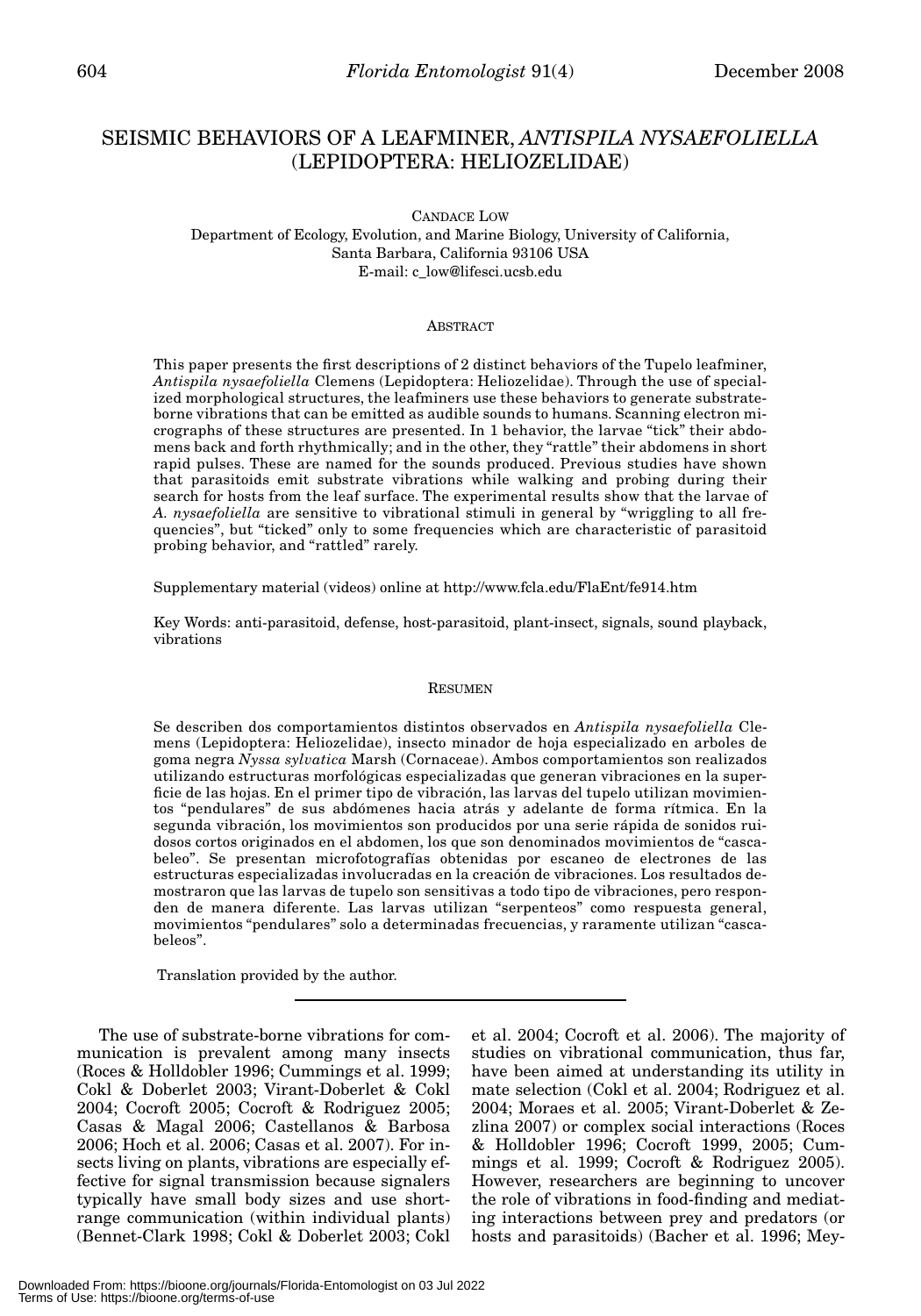höfer et al. 1997; Djemai et al. 2004; Evans et al. 2005; Castellanos & Barbosa 2006). Some predatory wasps that search for concealed prey have evolved specialized traits, such as modified antennae to tap on substrates to detect prey position through vibrational sounding (Meyhöfer & Casas 1999; Broad & Quicke 2000; Djemai et al. 2004), and likewise, their prey have evolved sensory apparatus to detect the presence of their potential attackers and respond with defensive or evasive behaviors (Connor & Cargain 1994; Bacher et al. 1996; Bacher et al. 1997; Djemai et al. 2000, 2001; Castellanos & Barbosa 2006).

The adaptations of leaf-mining larvae to detect and evade attack by their parasitoids are likely to be under intense selection. Those parasitoids that hunt for concealed prey have been found to release vibrations that provide information for the host hiding beneath the leaf surface (See Video 1), which subsequently can trigger host evasive responses (Meyhöfer et al. 1994; Bacher et al. 1996; Meyhöfer & Casas 1999). In this paper, I provide the first descriptions of vibration-producing behaviors and associated morphology of a leaf-mining moth, *Antispila nysaefoliella* Clemens (Lepidoptera: Heliozelidae), which specializes on black gum, *Nyssa sylvatica* Marsh (Cornaceae).

#### MATERIALS AND METHODS

#### Natural History and Observations

In general, the shape and design of a leaf mine depends on both the feeding morphology and behavior of the species, as well as, the leaf morphology of the host plant (Needham et al. 1928; Hering 1951). The mines of *A. nysaefoliella* always begin as solitary mines (1 larva per mine) beside a leaf vein and expand radially to form blotches that become more oblong-shaped at later instars (Fig. 1). By the time of pupation, mines are  $2.48 \pm 1$ 0.56 cm<sup>2</sup> in size, and larvae are  $3.18 \pm 0.07$  mm in length and weigh up to  $0.472 \pm 0.22$  mg (dry weight) (mean  $\pm$  1 SD,  $n = 30$ ). For 7 consecutive field seasons (2001-07), I have observed the behaviors of the larvae of *A. nysaefoliella* in my study population, which is located within a mixed deciduous forest in Clarke County, VA (39° 00.85' N, 78° 03.88' W). I have observed the same behaviors in larvae upon random encounters in locations throughout northern Virginia and Washington, D.C. where there are black gum trees.

During the peak of larval activity in 2001 (25 Aug to 3 Sep) at my study site in Clark Co., I set a mini-digital video camera on a tripod in front of leaves (with larvae) for 1-h intervals throughout the day (0900-1800 h) to record larval behaviors and other activity at the leaf (e.g., visitations by parasitoids). Because *A. nysaefoliella* feed on both upper and lower tissue layers, mines are translucent and larvae can be observed easily inside



Fig. 1. Larvae of *Antispila nysaefoliella* in their mines on black gum, *Nyssa sylvatica*, pictured here from the lower leaf surface. These 6 mines are the result of approximately 1-6 d (smallest to largest) of feeding. Note: The dark sclerotized band (dorsal side) is visible because larvae feed dorsal-side down. Scale (1 mm) is in top left corner.

their mines, especially when sunlight illuminates the background (Fig. 1 and Videos 2-4, online). In total, I recorded 20 h of observation on 20 leaves with variable number of larvae per leaf (total = 144 larvae). All activity and behaviors were described and scored on computer monitors, based on frame-by-frame enhancements whenever necessary to score rapid movements and activity. The resolution of the video images did not allow for identification of visiting insects. However, a best guess at whether the insect might be a searching parasitic wasp could be made based on the behavioral (search) pattern of the insect. See Video 2 for an example of a visit by a potential wasp.

#### Recording Vibrations

In a subsequent field season in 2004, leaves with mines (and larvae) were collected from the field and brought to the lab of Prof. R. B. Cocroft at the University of Missouri, Columbia. Recordings of the vibrations caused by *A. nysaefoliella* larvae were taken under controlled conditions (enclosed room, ~23 C) by a laser-vibrometer (Polytec Compact Laser Vibrometer CLV 1000 with a CLV M030 decoder module, at a sensitivity of 25 mm  $s<sup>-1</sup> V<sup>-1</sup>$ ; Polytec Inc., Auburn, MA). Tiny (~1-2 mm square) pieces of reflective tape were placed roughly in the center of the leaf on the leafmidrib, and the width of the laser beam was  $\sim 0.5$ mm. Signals were high-pass filtered at 80 Hz by a Krohn-Hite 3202 filter and low-pass filtered at 5000 Hz (44100 Hz sampling rate, 16 bit resolution). Data output was recorded with a Dell desk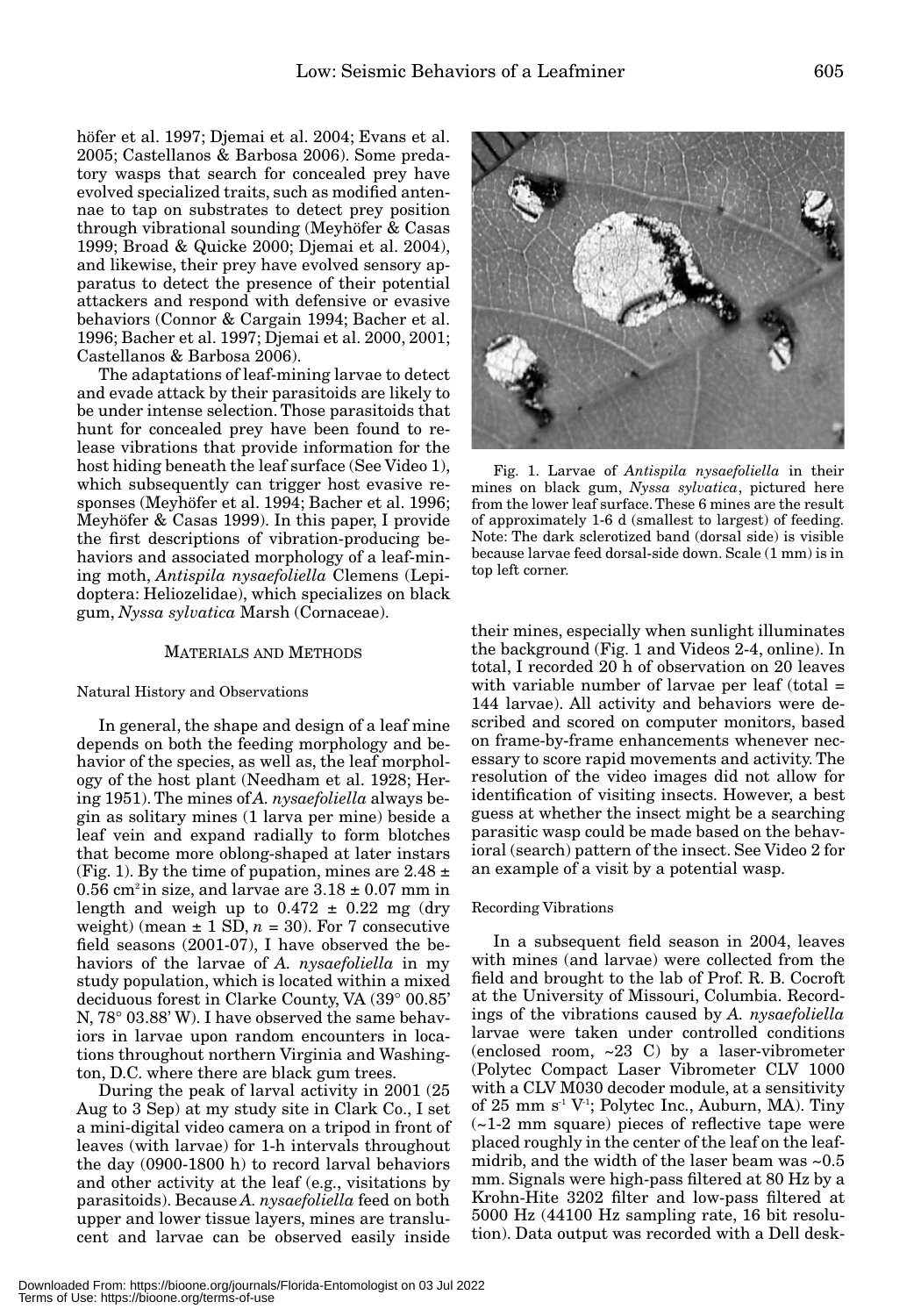top computer with a national Instruments acquisition board (44, 100 Hz sampling rate, 16-bit resolution) and a custom program written in Labview (v. 6.0; national Instruments, Austin, TX). Files were then exported as .wav files on a Macintosh G3 computer with OS 9.2.2.

#### Scanning Electron Microscopy

Larvae in late-instars were fixed in glutaraldehyde and post-fixed in osmium tetroxide for morphological observations. Specimens were dehydrated in acetone of varying concentrations (i.e., 50%, 70%, 80%, 90%, 100%) prior to critical point drying. They were then glued to mounting stubs in various orientations and sputter coated with gold.

#### RESULTS

#### Wriggles, Ticks, and Rattles

Four different behaviors were identified from the field observations and video recordings. These are "wriggling without" and "wriggling with" displacement (i.e., where the body travels a measurable distance within the mine), "ticking" (rhythmic movement of abdomens back and forth like a clock pendulum), and "rattling" (rapid pulse of abdomen like the rattle of a rattlesnake). Ticks are slow and rhythmic (Video 3, online), and rattles are very rapid and occur in short bursts that often punctuate bouts of ticking (Video 4, online). All of these described behaviors are distinct from general feeding activity where, during feeding, larvae remain motionless and with their heads pointed toward the green leaf tissue at the mine periphery. When they wriggle, tick, or rattle, they typically pull away from the edge of the mine and move towards the center.

The average time that an individual larva spent wriggling, ticking, or rattling during the 60 min observation was, respectively,  $3.00 \pm 0.45$ ,  $1.10 \pm 0.25$ , and  $0.01 \pm 0.00$  min on leaves without any insect (i.e., potential parasitoid) visitations, and  $2.28 \pm 0.27$ ,  $1.19 \pm 0.18$ , and  $0.02 \pm 0.01$  min  $(mean \pm 1 SE)$  on leaves with an insect visitation. Flying insects appeared in 11 of the 20 observations; and there were typically  $1 (n = 7)$  or  $2$  insect visits  $(n = 4)$  per 1-h observational period for those 11 leaves that did receive a visit. The average time that an insect stayed on a leaf was  $4.8 \pm 0.3$ min (1 SD). Multivariate analysis of variance of the time spent by each larva performing each behavior (wriggle, tick, rattle) in the presence or absence of an insect visitation showed that an individual spent a significantly greater amount of time ticking when there was an insect visitation than when there was not  $(F_{1,113} = 5.182, P = 0.025)$ . However, there were no effects on the amount of time spent wriggling  $(F_{1, 113} = 0.336, P = 0.563)$  or

rattling  $(F_{1,113} = 2.245, P = 0.137)$ . Leaf, group size, and the time that a visiting insect stayed on a leaf were entered as covariates.

The tick and rattle behaviors are named for the sounds that they emit, and are distinct in their spectral qualities (Fig. 2). *Antispila nysaefoliella* larvae appear to be able to create substrateborne vibrations with specialized sclerotized morphological structures which line the dorsal side of the abdominal segments and occur as points on the last caudal segment and on the tip (Figs. 1, 3). All such morphology and sclerotization is lost at pupation. The mine epidermis may be acting as a tympanic membrane, and hence, may be transmitting the vibrations that are produced by the larval movements into sounds that can be clearly audible to the human ear (even when standing 2 m below the canopy). Larvae that have been removed from their mines do not generate these sounds, despite their ticking and rattling motions in response to being removed from their mines.

#### **DISCUSSION**

To the best of my knowledge, no other leaf-mining species has been reported to exhibit the ticking and rattling behaviors or the associated morphological structures that I have observed in *Antispila nysaefoliella*. However, the use of vibrations, acoustic signals, and body-waving behaviors in defensive or aggressive interactions has been reported for the larvae of other Lepidoptera (Yack et al. 2001; Fletcher et al. 2006; Brown et al. 2007). Support also comes from observations in other insect taxa, where the vibrations caused by the knocking and scraping of gasters on substrate by several species of ants (Formicidae: Dolicherinae) and the head-drumming of the damp-wood termite, *Zootermopsis nevadensis* (Isoptera: Termopsidae) appear to func-



Fig. 2. The fast Fourier transforms of the frequency spectra of the tick and rattle signals.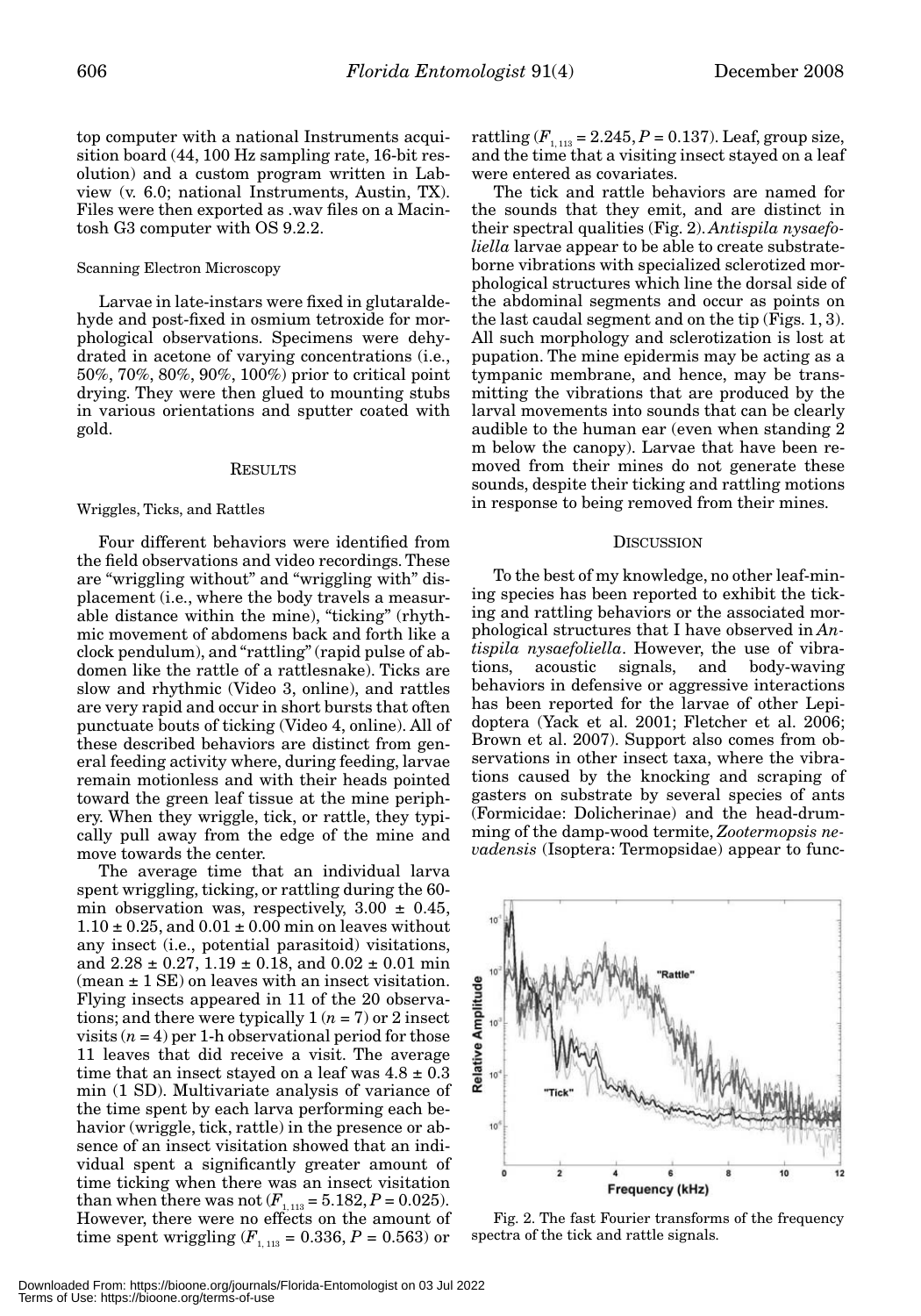

Fig. 3. Scanning electron micrographs and 100X images of specialized structures for producing substrate vibrations. Top panels: (A) Interdigitating sclerotized ridges along dorsal surface. Bottom panels: (B) - Sclerotized pointed bumps and sclerotized caudal tip. Note also the sensory hairs (h) that outline the body. Scale is provided in the lower right of each SEM, and distance between tick marks represents 200  $\mu$ m.

tion as alarm calls (Kirchner et al. 1994; Rohe & Rupprecht 2001). The results presented here suggest that the ticking and rattling behaviors in *A. nysaefoliella* are important for generating vibrations, which has a well-documented adaptive role in mediating insect interactions (Meyhöfer et al. 1997; Cokl & Doberlet 2003; Djemai et al. 2004; Cocroft & Rodriguez 2005; Drosopoulos & Claridge 2006).

Several lines of evidence support the hypothesis that vibration production in *A. nysaefoliella* operates as a defense against parasitoids. First, parasitism is the most important mortality source of leaf-mining insects (Hawkins et al. 1997; Low 2008), which suggests that selection by parasitoids is intense and may drive the evolution of defense mechanisms in leafminers that match the mode(s) of attack of their enemies (i.e., vibrations). Second, because parasitoids of leafminers use vibrations to search for hosts from the leaf surface after detecting the mines from flight, generating seismic waves (substrate-borne vibra-

tions) can be an effective tactic for disrupting or increasing the costs of the search process of parasitic wasps (Djemai et al. 2004). Last, the loss of the specialized morphology associated with vibration production at pupation suggests a function specialized for the larval stage (a time during which they are most vulnerable to parasitism).

Although this study supports the importance of vibrations in *A. nysaefoliella*, more work is clearly needed to fully understand the context(s) and function(s) of their vibration-generating behaviors. Future studies will require sophisticated equipment and more experimentation to test alternative hypotheses relating to the adaptive value of transmitting substrate vibrations and whether the behaviors are functioning as direct (individual) evasive responses, conspecific warning signals, or honest signals that may cause parasitoids to give up their search more quickly (Maynard-Smith & Harper 2004). Because most leaf-mining species are faced with similar constraints and natural enemies, there may be other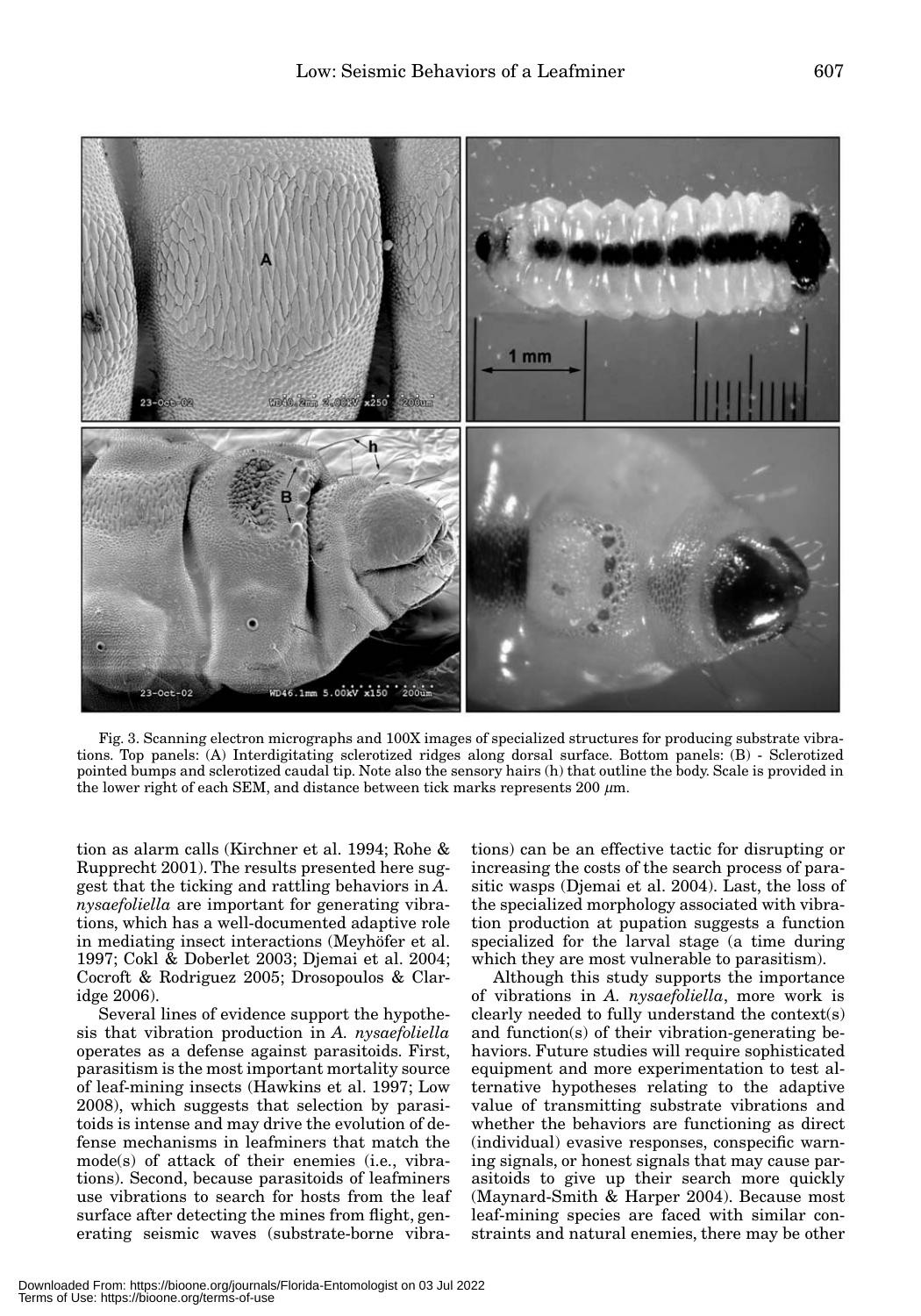leaf-mining species with similar behaviors and morphologies that have yet to be discovered or recognized. This would be an exciting area of research for future studies.

#### ACKNOWLEDGMENTS

I am especially grateful to Ed Connor for introducing me to the Tupelo Leafminer and for first noticing its unique behaviors. Al Uy provided friendship, help, and support throughout this project. I thank Rex Cocroft for providing lab space, equipment, and his expertise, along with Gabe McNett and Gregg Tully for help on vibrations. Greg Lum and Rick Harris provided help with the SEM images, Don Davis provided his expertise of microlepidopterans, and Jorge Luis Hurtado-Gonzales translated the abstract into Spanish. Al Uy, John Endler, Roger Nisbet, Rex Cocroft, and 2 anonymous reviewers provided helpful comments on the manuscript. The Professor Hering Memorial Research Fund (British Entomological and Natural History Society) and Blandy Experimental Farm (University of Virginia) provided funds and logistical support. Red Gate Farms permitted use of their property for this study.

#### REFERENCES CITED

- BACHER, S., J. CASAS, AND S. DORN. 1996. Parasitoid vibrations as potential releasing stimulus of evasive behaviour in a leafminer. Physiol. Entomol. 21: 33- 43.
- BACHER, S., J. CASAS, F. WACKERS, AND S. DORN. 1997. Substrate vibrations elicit defensive behaviour in leafminer pupae. J. Insect Physiol. 43: 945-952.
- BENNET-CLARK, H. C. 1998. Size and scale effects as constraints in insect sound communication. Phil. Trans. Roy. Soc. London Series B-Biol. Sci. 353: 407- 419.
- BROAD, G. R., AND D. L. J. QUICKE. 2000. The adaptive significance of host location by vibrational sounding in parasitoid wasps. Proc. Roy. Soc. London Series B-Biol. Sci. 267: 2403-2409.
- BROWN, S. G., G. H. BOETTNER, AND J. E. YACK. 2007. Clicking caterpillars: acoustic aposematism in *Antheraea polyphemus* and other Bombycoidea. J. Exp. Biol. 210: 993-1005.
- CASAS, J., AND C. MAGAL. 2006. Mutual eavesdropping through vibrations in a host-paraitoid interaction: from plant biomechanics to behavioural ecology, pp. 263-271 *In* S. Drosopoulos and M. F. Claridge [eds.], Insect Sounds and Communication: Physiology, Behaviour, Ecology and Evolution. CRC Press, Boca Raton.
- CASAS, J., C. MAGAL, AND J. SUEUR. 2007. Dispersive and non-dispersive waves through plants: implications for arthropod vibratory communication. Proc. Roy. Soc. B-Biol. Sci. 274: 1087-1092.
- CASTELLANOS, I., AND P. BARBOSA. 2006. Evaluation of predation risk by a caterpillar using substrate-borne vibrations. Animal Behaviour 72: 461-469.
- COCROFT, R. B. 1999. Parent-offspring communication in response to predators in a subsocial treehopper (Hemiptera: Membracidae: *Umbonia crassicornis*). Ethology 105: 553-568.
- COCROFT, R. B. 2005. Vibrational communication facilitates cooperative foraging in a phloem-feeding insect. Proc. Roy. Soc. B-Biol. Sci. 272: 1023-1029.
- COCROFT, R. B., AND R. L. RODRIGUEZ. 2005. The behavioral ecology of insect vibrational communication. Biosci. 55: 323-334.
- COCROFT, R. B., H. J. SHUGART, K. T. KONRAD, AND K. TIBBS. 2006. Variation in plant substrates and its consequences for insect vibrational communication. Ethology 112: 779-789.
- COKL, A., AND M. V. DOBERLET. 2003. Communication with substrate-borne signals in small plant-dwelling insects. Annu. Rev. Entomol. 48: 29-50.
- COKL, A., J. PRESERN, M. VIRANT-DOBERLET, G. J. BAG-WELL, AND J. G. MILLAR. 2004. Vibratory signals of the harlequin bug and their transmission through plants. Physiol. Entomol. 29: 372-380.
- CONNOR, E. F., AND M. J. CARGAIN. 1994. Density-related foraging behaviour in *Closterocerus tricinctus*, a parasitoid of the leaf-mining moth, *Cameraria hamadryadella*. Ecol. Entomol. 19: 327-334.
- CUMMINGS, D. L. D., G. J. GAMBOA, AND B. J. HARDING. 1999. Lateral vibrations by social wasps signal larvae to withhold salivary secretions (*Polistes fuscatus*, Hymenoptera: Vespidae). J. Insect Behavior 12: 465-473.
- DJEMAI, I., J. CASAS, AND C. MAGAL. 2001. Matching host reactions to parasitoid wasp vibrations. Proc. Roy. Soc. Biol. Sci. Series B 268: 2403-2408.
- DJEMAI, I., J. CASAS, AND C. MAGAL. 2004. Parasitoid foraging decisions mediated by artificial vibrations. Animal Behaviour 67: 567-571.
- DJEMAI, I., R. MEYHÖFER, AND J. CASAS. 2000. Geometrical games between a host and a parasitoid. American Naturalist 156: 257-265.
- DROSOPOULOS, S., AND M. F. CLARIDGE [Eds.]. 2006. Insect Sounds and Communication: Physiology, Behaviour, Ecology, and Evolution. CRC Press.
- EVANS, T. A., J. C. S. LAI, E. TOLEDANO, L. MCDOWELL, S. RAKOTONARIVO, AND M. LENZ. 2005. Termites assess wood size by using vibration signals. Proc. Nat'l. Acad. Sci. USA 102: 3732-3737.
- FLETCHER, L. E., J. E. YACK, T. D. FITZGERALD, AND R. R. HOY. 2006. Vibrational communication in the cherry leaf roller caterpillar *Caloptilia serotinella* (Gracillarioidea: Gracillariidae). J. Insect Behavior  $19: 1-18.$
- GATES, M. W., J. M. HERATY, M. E. SCHAUFF, D. L. WAGNER, J. B. WHITFIELD, AND D. B. WAHL. 2002. Survey of the parasitic hymenoptera on leafminers in California. J. Hymenoptera Res. 11: 213-270.
- HAWKINS, B. A., H. V. CORNELL, AND M. E. HOCHBERG. 1997. Predators, parasitoids, and pathogens as mortality agents in phytophagous insect populations. Ecol. 78: 2145-2152.
- HERING, E. M. 1951. Biology of Leaf Miners. 's-Gravenhage, Berlin.
- HOCH, H., J. DECKERT, AND A. WESSEL. 2006. Vibrational signalling in a Gondwanan relict insect (Hemiptera: Coleorrhyncha: Peloridiidae). Biol. Letters 2: 222-224.
- KIRCHNER, W. H., I. BROECKER, AND J. TAUTZ. 1994. Vibrational alarm communication in the damp-wood termite *Zootermopsis nevadensis*. Physiol. Entomol. 19: 187-190.
- KROMBEIN, K. V., J. P. D. HURD, AND D. R. SMITH. 1979. Catalog of Hymnoptera in America North of Mexico. Smithsonian Institution Press, Washington, D. C., U.S.A.
- LOW, C. 2008. Group size increases visual detection risk by specialist parasitoids. Behav. Ecol. 19: 532-538.